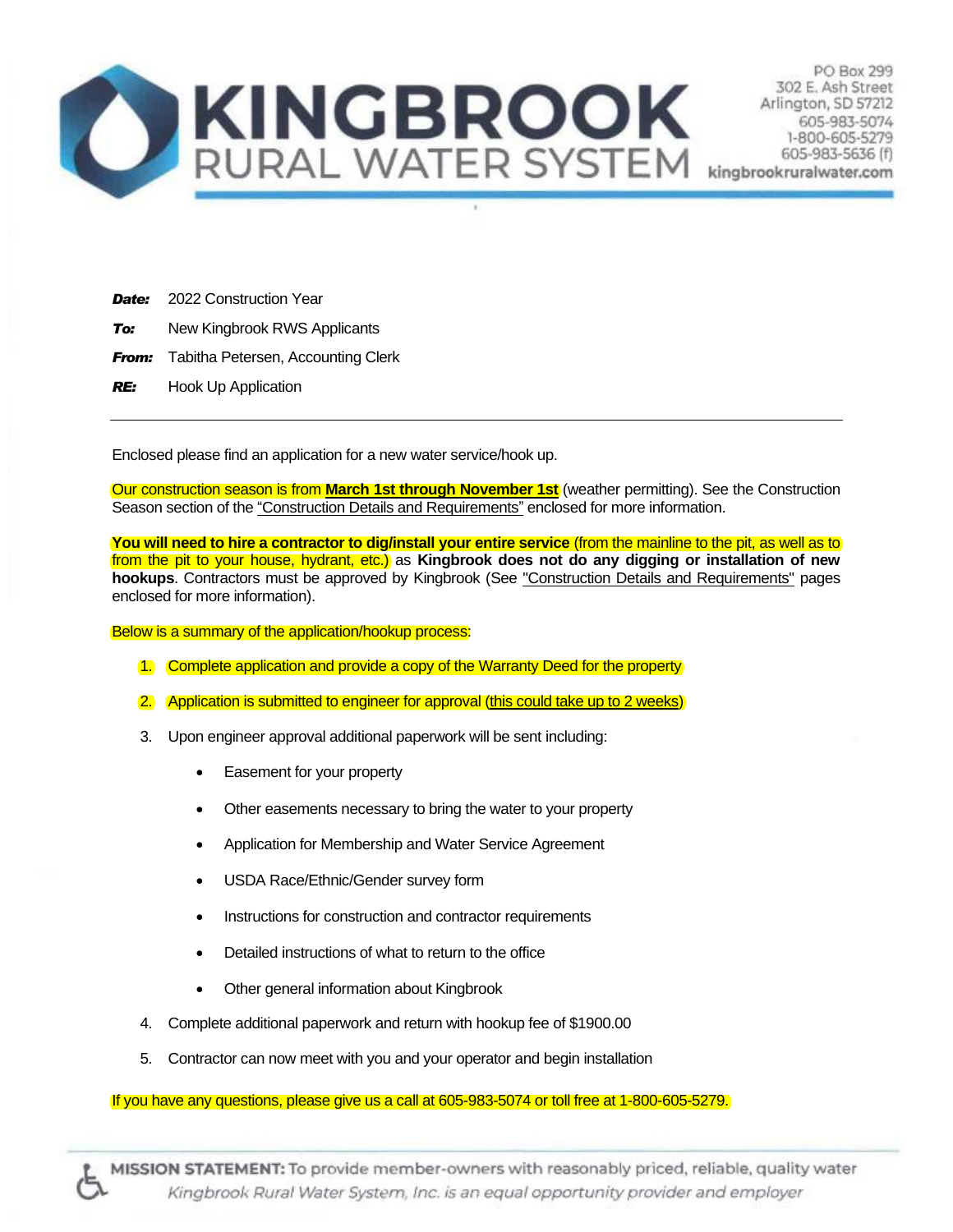This age then in the control of the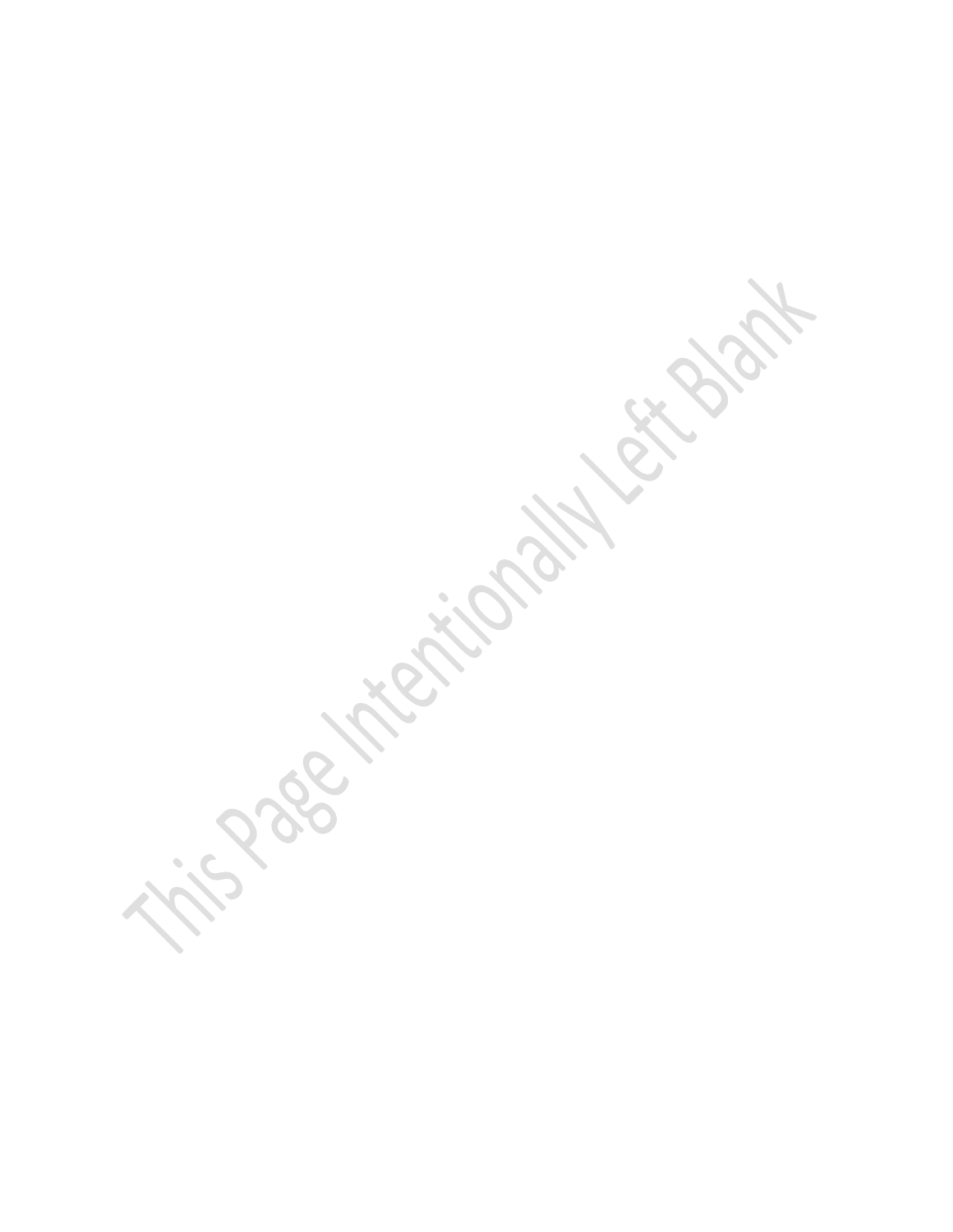## KINGBROOK RURAL WATER SYSTEM, INC. **APPLICATION/WATER USE INFORMATION**

| Water User's First and Last Name                           |      | Phone           |       |     |
|------------------------------------------------------------|------|-----------------|-------|-----|
|                                                            |      |                 |       |     |
| <b>Mailing Address</b>                                     | City |                 | State | Zip |
|                                                            |      |                 |       |     |
| <b>Email Address</b>                                       |      | Secondary Phone |       |     |
|                                                            |      |                 |       |     |
| Water User is the: OWNER<br><b>TENANT</b><br><b>OTHER</b>  |      |                 |       |     |
| Owner's First and Last Name (if different from Water User) |      | Phone           |       |     |
|                                                            |      |                 |       |     |

UWarranty Deed Attached (Please attach a copy of the most recent Warranty Deed for the property where service is to be installed. If you do not have a copy, one can be obtained by calling the Register of Deeds office in the county which the property lies.)

### **LOCATION OF SERVICE**

| <b>NW</b> | <b>NE</b> |  |
|-----------|-----------|--|
| SW        | <b>SE</b> |  |

| 911 (PHYSICAL) ADDRESS OF HOOK-UP (If one has been assigned)                      |  |  |  |  |
|-----------------------------------------------------------------------------------|--|--|--|--|
|                                                                                   |  |  |  |  |
| Section<br>Township<br>Range                                                      |  |  |  |  |
| <b>Quarter Section</b><br>(Mark one)<br><b>SE</b><br><b>NE</b><br>SW<br><b>NW</b> |  |  |  |  |
| 3-Mile Radius of City Limits?:<br><b>YES</b><br><b>NO</b>                         |  |  |  |  |
| Please provide any other information about the location of the new service:       |  |  |  |  |

\_\_\_\_\_\_\_\_\_\_\_\_\_\_\_\_\_\_\_\_\_\_\_\_\_\_\_\_\_\_\_\_\_\_\_\_\_\_\_\_\_\_\_\_\_\_\_\_\_\_\_\_\_\_\_\_\_\_\_\_\_\_

\_\_\_\_\_\_\_\_\_\_\_\_\_\_\_\_\_\_\_\_\_\_\_\_\_\_\_\_\_\_\_\_\_\_\_\_\_\_\_\_\_\_\_\_\_\_\_\_\_\_\_\_\_\_\_\_\_\_\_\_\_\_\_

 $\mathcal{L}_\text{max}$  and  $\mathcal{L}_\text{max}$  and  $\mathcal{L}_\text{max}$  and  $\mathcal{L}_\text{max}$ 

Please indicate your hook-up location with a small "x" on the above sample section and quarter. You may also note any landmarks (streams, sloughs, trees, etc.) that may be helpful.

| <b>DOMESTIC AND LIVESTOCK NUMBERS</b><br>Please indicate water use below. The numbers you provide in this section will be used by our engineer to<br>run hydraulics, determine pipe size, etc. If estimating numbers, please be realistic with your estimations.<br>UNDERESTIMATION will result in "under sized" pipes.                                        |  | FORSEEABLE<br><b>FUTURE</b><br><b>NUMBERS</b> |
|----------------------------------------------------------------------------------------------------------------------------------------------------------------------------------------------------------------------------------------------------------------------------------------------------------------------------------------------------------------|--|-----------------------------------------------|
| <b>Residential</b>                                                                                                                                                                                                                                                                                                                                             |  |                                               |
| <b>Beef Cattle:</b><br>$\Box$ Feeder Calves<br>$\Box$ Fat Cattle<br>$\square$ Cows<br>$\Box$ Pairs                                                                                                                                                                                                                                                             |  |                                               |
| Dairy Cattle:<br>□Production Cows<br>$\square$ Dry Cows<br>□Heifers Calves                                                                                                                                                                                                                                                                                     |  |                                               |
| $\Box$ Feeder Pigs (10-50 lbs)<br>$\Box$ Finish Hogs<br>$\square$ Sows<br>Hogs:                                                                                                                                                                                                                                                                                |  |                                               |
| $\square$ Sheep (Ewes)<br>$\Box$ Chickens (Laying Hens)<br>$\Box$ Chickens (Broilers)<br>Other:<br>$\square$ Sheep (Feeder)                                                                                                                                                                                                                                    |  |                                               |
| D0ther_____________________________<br>$\Box$ Turkey (Broilers)<br>$\Box$ Horses<br>$\square$ Buffalo<br>Other:                                                                                                                                                                                                                                                |  |                                               |
| When water is available, I plan to water: $\Box$ all $\Box$ 3/4 $\Box$ 1/2 $\Box$ 1/4 $\Box$ none of the stock listed above.<br>REMARKS: the contract of the contract of the contract of the contract of the contract of the contract of the contract of the contract of the contract of the contract of the contract of the contract of the contract of the c |  |                                               |
|                                                                                                                                                                                                                                                                                                                                                                |  |                                               |
| Approval<br>Date                                                                                                                                                                                                                                                                                                                                               |  |                                               |

Kingbrook is an equal opportunity provider, and employer.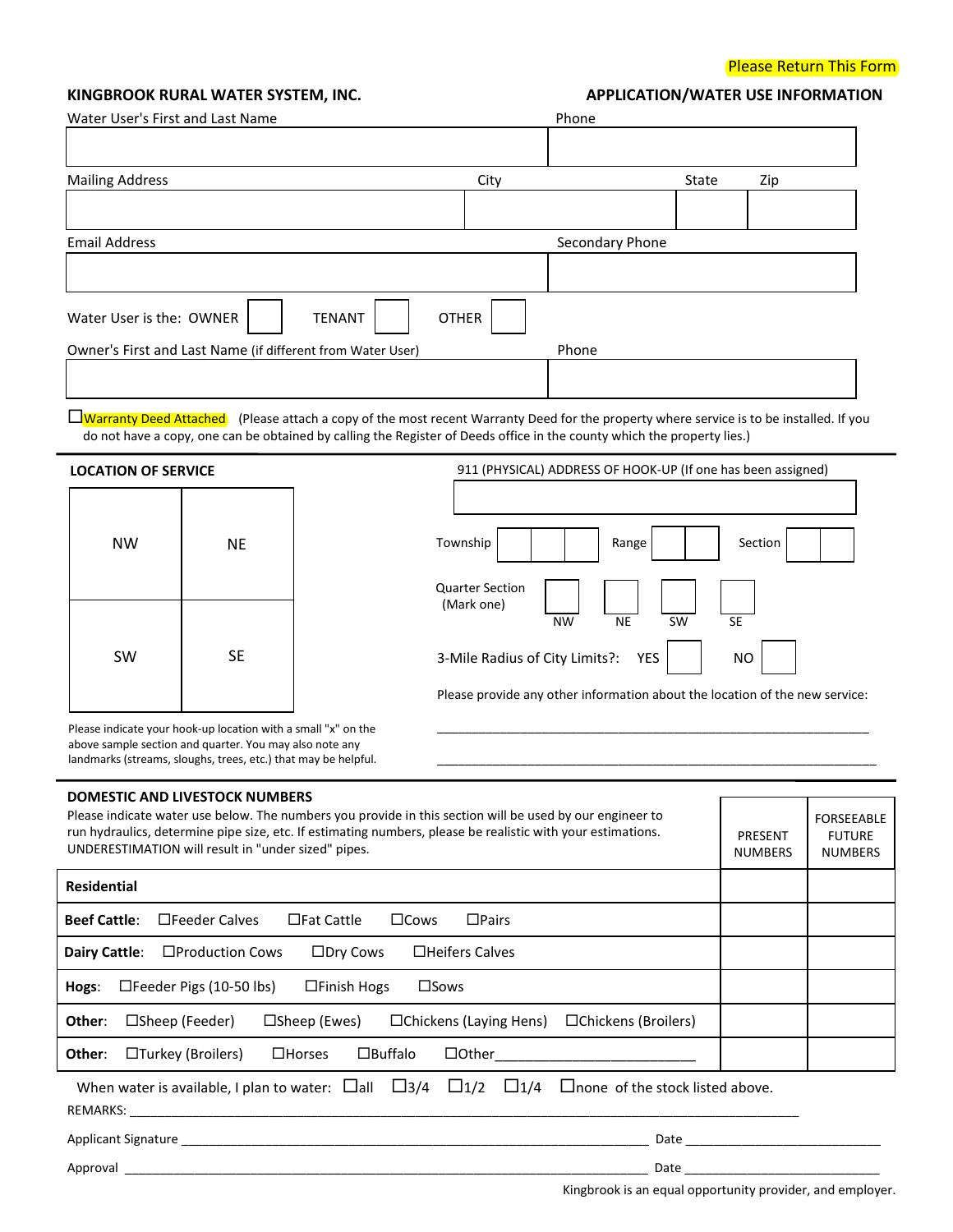This age then in the control of the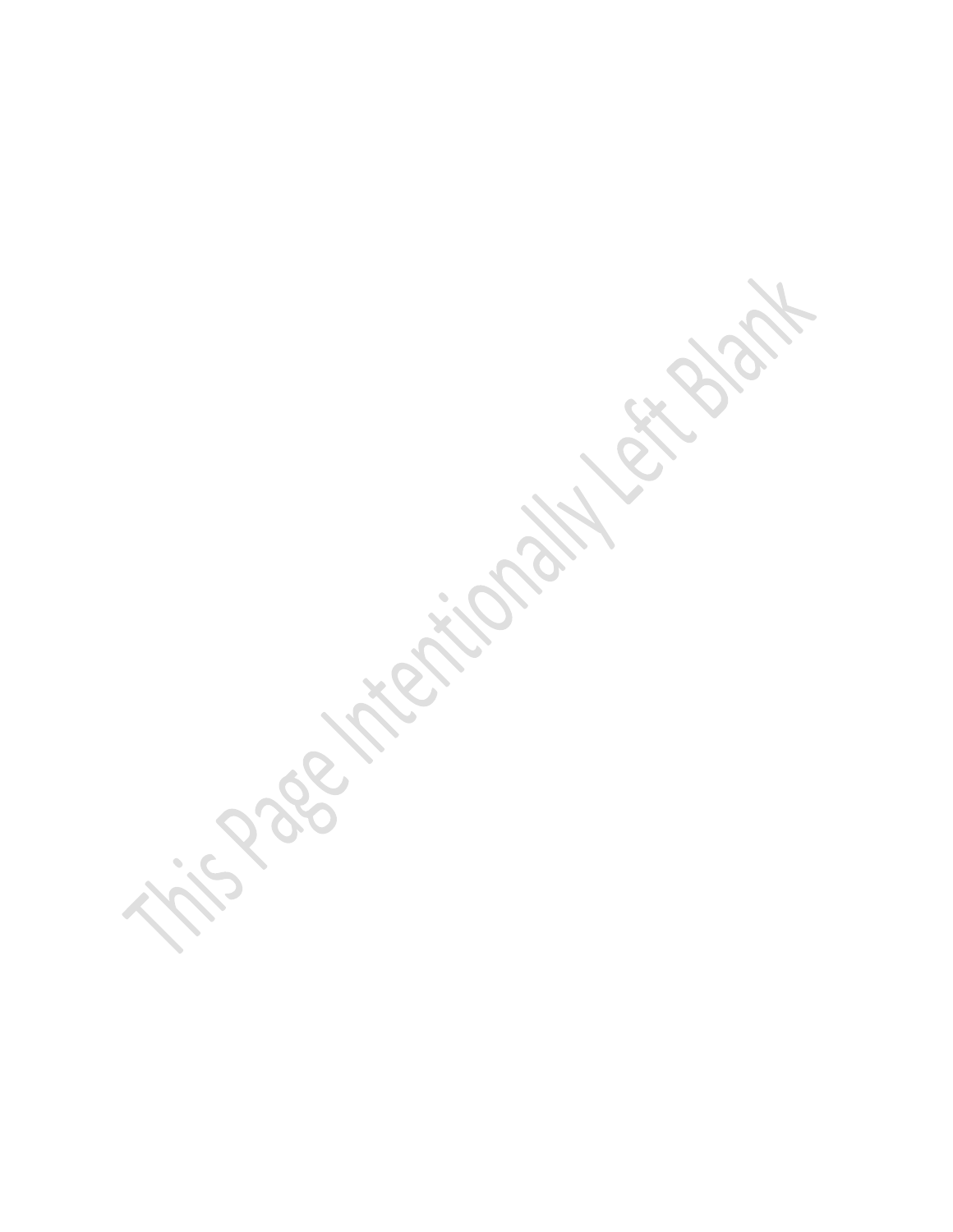# **CONSTRUCTION DETAILS AND REQUIREMENTS**

## **Please read very carefully as you, the applicant, will be responsible for the proper installation of all materials in accordance with Kingbrook specifications (specification drawing enclosed).**

**INSTALLATION:** The applicant will be responsible for hiring an approved contractor to install the service. Kingbrook requires contractors to sign a Sub-Contractor Agreement and provide us with a Certificate of Liability Insurance form (showing a minimum of \$1,000,000.00 commercial liability) with Kingbrook listed as additionally insured. These requirements must be met before any work on Kingbrook waterline can begin. Please call our office to see if your contractor has met these requirements, as we have several contractors who have.

**COSTS:** All construction costs are at the applicant's expense. This includes from the existing main line to the meter pit as well as the applicant's lines after the meter pit. The following items may affect the cost of construction:

- **Distance:** The distance of your property from our existing main line will affect your cost. The further your property is from our existing main line, the more digging and pipe costs you will incur.
- **Road or Driveway Crossings:** All road and driveway crossing are required to be bored. Kingbrook does not allow open cutting.
- **Main Line Pipe Size:** If our main line needs to be extended to reach your property the digging and pipe will be your cost. Any main line extension will be a minimum of 2" class 200 PVC gasketed pipe. Our engineer will determine if the pipe needs to be larger. In some cases, class 250 PVC gasketed joint pipe or yellowmine pipe may be required.
- **Service Line Pipe Size:** Pipe from the service line valve to the meter pit will be 1.5" class 200 PVC gasketed joint pipe unless the length of the service line is greater than 500 feet. If the length of the service line is greater than 500 feet, then 2" class 200 PVC gasketed joint pipe will be required.
- **Other Costs:** The applicant is responsible for any other costs not mentioned on this sheet.

**CUSTOMER'S BURIED UTILITY LINES:** The applicant shall be responsible for making the location of applicant's buried utility lines on applicant's property. This shall include all buried facilities including but not limited to: electric service entrance and electrical feeders to remote buildings, water tanks, equipment, etc.; water pipelines to wells, building, tanks or other locations; sewer pipelines, drain fields, septic tanks, or other facilities; farmstead communication cables, phone lines, satellite TV, etc.; storm cellars, root cellars and other buried structures.

**SERVICE LINE AND METER PIT LOCATIONS:** A location for the service line and meter pit should be agreed upon between the applicant, Kingbrook, and the applicant's contractor. Carefully consider the location so not to place the service line or meter pit in an area that you may build over at a later date. If any buildings or structures are placed over the service line or meter pit this would be an encroachment on the easement for your property and may create a need to relocate lines at your expense.

**SERVICE LINE VALVE:** A riser pipe two inches (2") in diameter and approximately 12 inches tall (from ground level) will be installed on your service line valve. This riser provides easier access to your service line valve, while also keeping out dirt and debris which could prevent us from shutting your service off in an emergency. All service lines will be marked with a three-foot, six inch (3'6") tall blue fiber glass marker. These markers help us easily identify the location of your service line valve and can be very useful in emergency situations.

Continued on other side.

Last revision 2-2-21

Kingbrook Rural Water System, Inc. is an equal opportunity provider and employer.

<sup>&</sup>quot;If you wish to file a Civil Rights program complaint of discrimination, complete the USDA Program Discrimination Complaint Form, found online at http://www.ascr.usda.gov/complaint\_filing\_cust.html, or at any USDA office, or call (866) 632-9992 to request the form. You may also write a letter containing all of the information requested in the form. Send your completed complaint form or letter to us by mail at U.S. Department of Agriculture, Director, Office of Adjudication, 1400 Independence Avenue, S.W., Washington, D.C. 20250-9410, by fax (202) 690-7442 or email at program.intake@usda.gov."